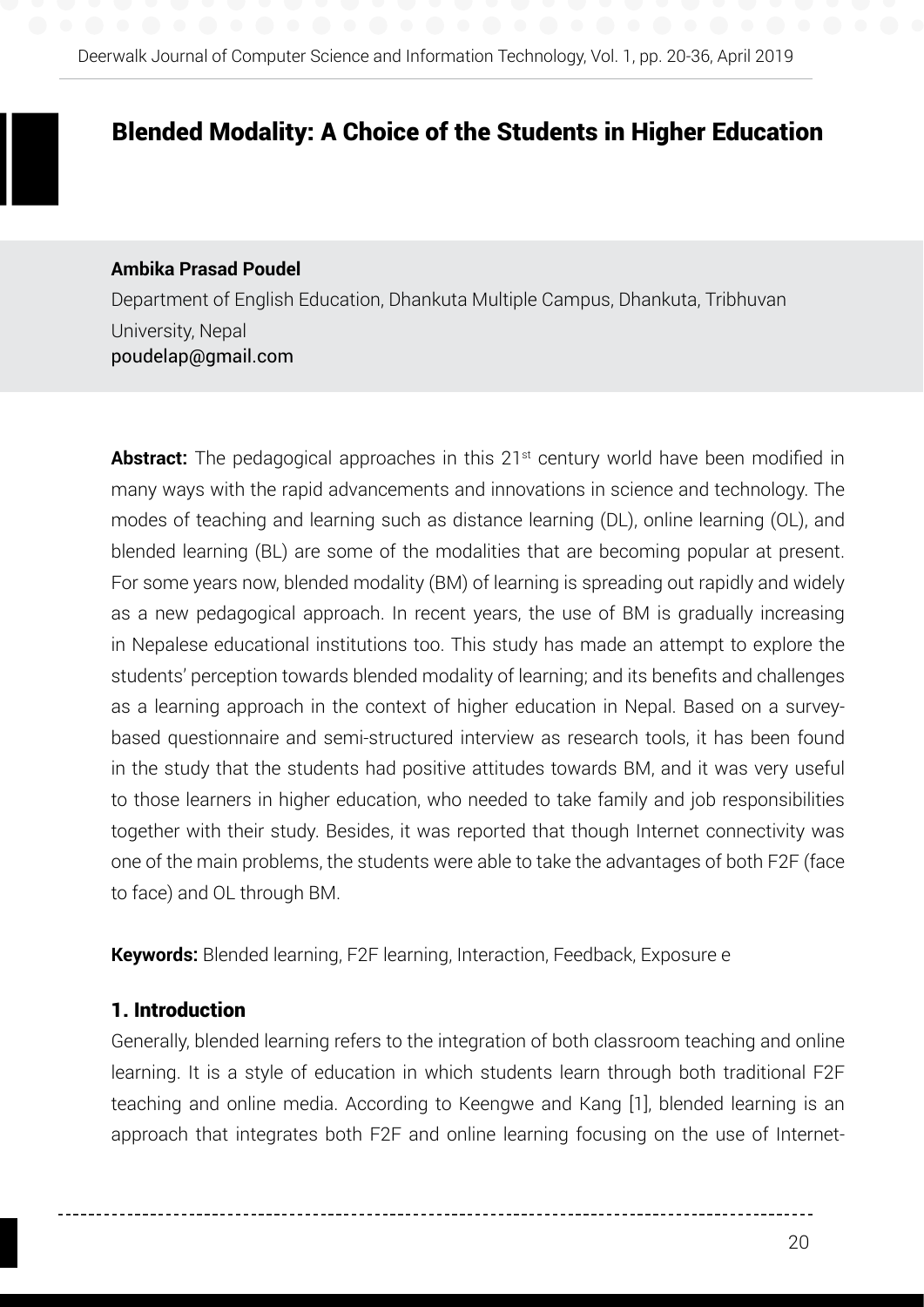based technology. Bluic et al. [2] define, "Blended learning describes learning activities that involve a systematic combination of co-present interaction and technologically-mediated interaction between students, teachers, and learning resources" (p. 234). Likewise, Dziuban et al.[3] describe blended learning as mixing of pedagogical approaches, that consists of the advantages of the socialization opportunities of classroom learning, and the technological opportunities of online learning. Similarly, Kanuka et al.[4] view blended modality as a way of teaching that eliminates time, place, and situational barriers and it empowers high-quality interactions between teachers and students.

Literally, blending refers to mixing or combining different things or intermingling different varieties. Graham [5] defines blended learning as, "the combination of instruction form two historically separate models of teaching and learning: traditional F2F learning system and distributed learning systems, emphasizing distributed learning as the use of computer-based technologies outside the classroom"(p.5). It is an integrated amalgamation of F2F instruction and computer mediated instruction (CMI) that combines methodologies and technologies in teaching and learning practices [5,6,7].

Integration of technology-based and F2F mode of teaching and learning is the most common characteristics in blended learning approach, though varieties of the forms of blended learning are found. Driscoll and Carliner [8] have discussed four types of the forms of blended learning: (i) a mix of web-based technology, (ii) a mix of various pedagogical approaches, (iii) combination of any forms of instructional technology with F2F instruction, and (iv) combination of instructional technology with actual job tasks to form an effective mix of learning and working. Whatever the forms, it can be understood that mixing or combination is the most requiring characteristic feature of blended modality.

Effective delivery of knowledge is one of the main concerns of current pedagogy. The pedagogical approaches F2F and OL were in practice before BL was introduced. In the past, F2F and OL remained separate and they targeted to address the needs of the learners of two different characteristics. F2F is in practice from long ago mainly with person to person interaction in high fidelity teacher-directed environment. F2F instruction provides the learners with human connectivity, social interaction, clarity and confidence, and spontaneity (chains of associated ideas and serendipitous discoveries) while its drawbacks are that there can be low participation of the learners, and there is no flexibility of time and place [5].

Technology integrated OL is a new approach that emphasizes learner-material interaction in low fidelity and self-paced learning [5]. The main benefits of OL are that there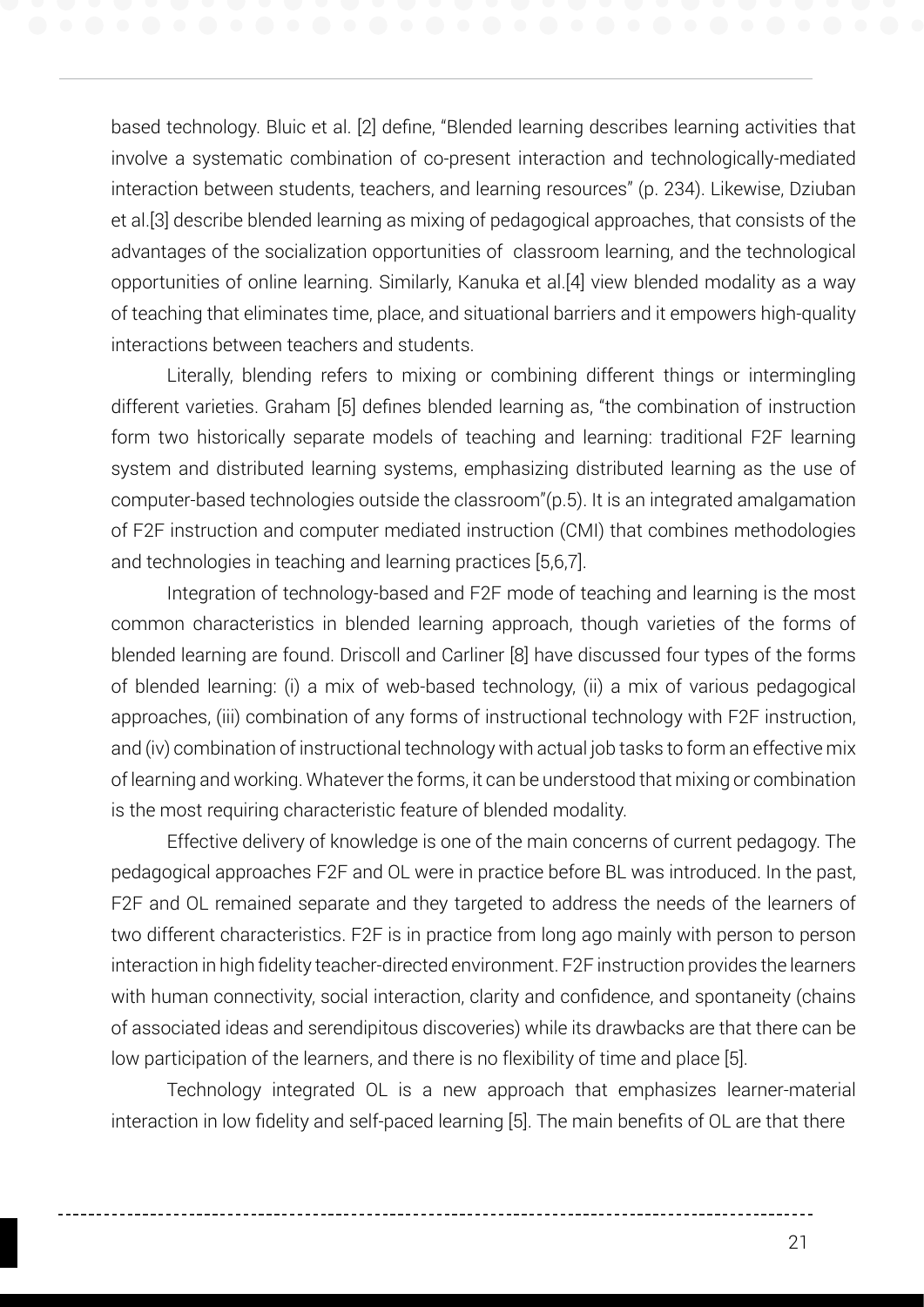is relatively more participation, flexibility, and depth of reflection. However, it lacks human connectivity and spontaneity, and that there might be procrastination in learning. It is also that the quality and quantity of learning might suffer in asynchronous online technologybased learning because of the factors like delayed feedback, challenges in adjusting new technologies, low motivation of the learners to read online materials, and a burden of a large amount of information available to the learners to be absorbed independently.

Thus, as discussed above, both F2F and OL have pros and cons.BM as an educational approach was introduced in the field of teaching and learning after experiencing these pros and cons of F2F and BL. Therefore, BM enables the learners to take advantage, and eliminate the limitations of both F2F and OL modalities. Blended learning has been significantly widespread in English language teaching (ELT), both in English for Academic Purposes (EAP), and in English for Specific Purposes (ESP) over the last decade, mainly in the countries such as Canada, Australia, Germany, Russia, China, and UK [9](p.98).

Many research studies carried out based on the developed world have disclosed that BM provides learners with lots of opportunities for enhancing learning outcomes creating learning spaces. However, less attention has been paid to focus the study in the contexts of developing countries. This study is hoped to be one of the research works that characterizes the use of blended learning modality in the developing countries. Moreover, as BM has been recently introduced in Nepalese educational system, it still requires research studies for developing the stakeholders' cognizance. Besides, empirical research works regarding the utilization of blended approach in Nepalese educational contexts are lagging behind. Therefore, there is a need of research studies on blended approach to explore its role in the field of teaching and learning in Nepal. This study makes an attempt at exploring the students' perception towards blended modality of learning; and its challenges as a learning approach in Nepalese higher education context. The research questions raised in this study are:

- i. How do the students perceive blended learning approach?
- ii. What are the benefits of BM?
- iii. What are the challenges that the students encounter while learning with BM?

## 2. Review of Previous Works

The advancement in technology has caused many social and educational modifications in this 21st-century world. The new approaches like distance learning and online learning are increasingly spreading and that the trend of teaching and learning is changing gradually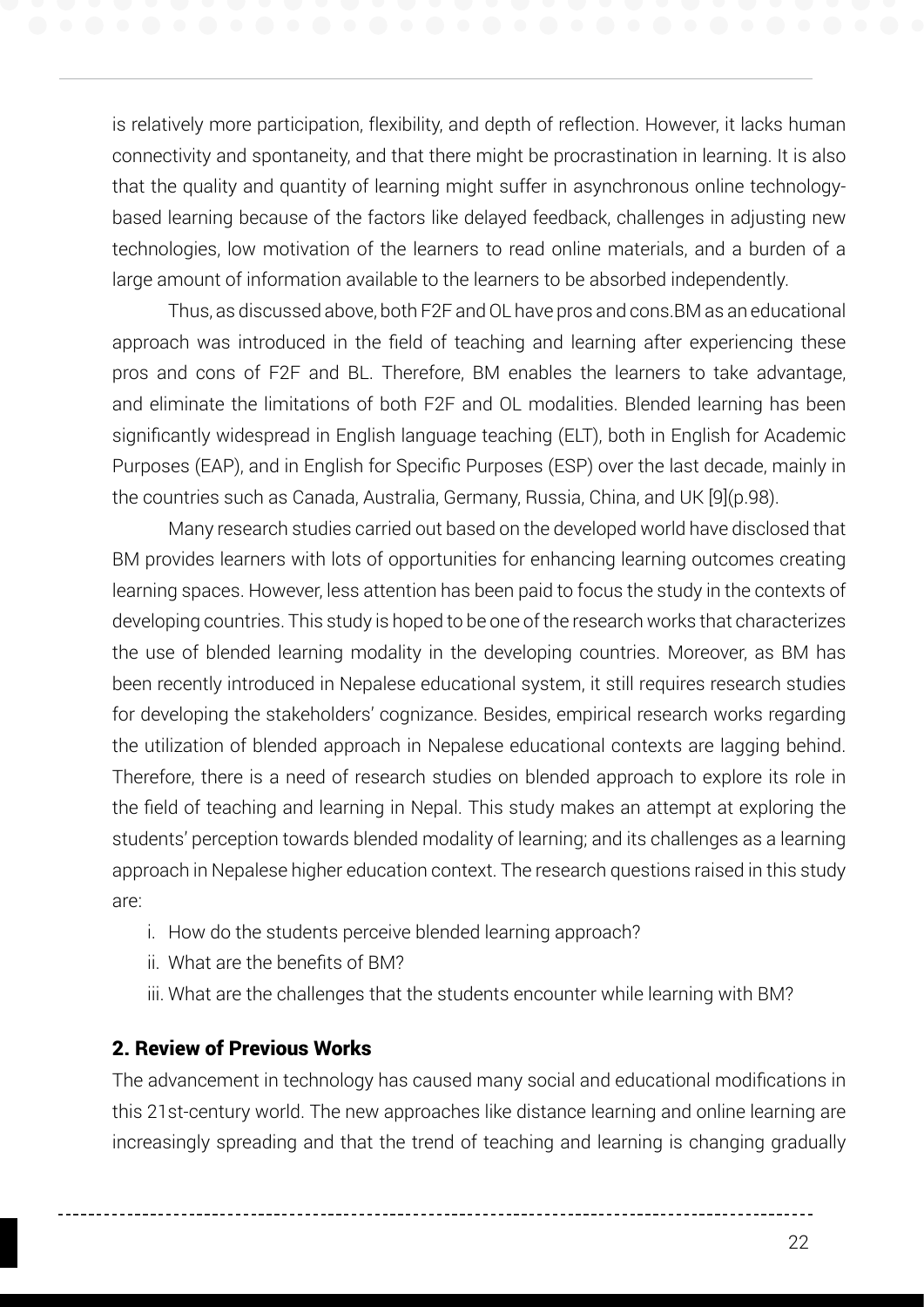from face to face to distributed, live synchronous to asynchronous, high fidelity to low fidelity, and high human to high machine [5]. Another fact is that the rapid emergence of technological innovations has caused world globalization and it has created many complexities in the society [10]. Particularly, the globalization has caused socio-cultural diversities, which has created both opportunities and challenges. People need to have abilities to cope such complexities and challenges. Erstad [11] believes that the educational use of the digital tools can play a significant role in the development of an educational system that makes learners able to face the challenges.

Chung and Davis [12] discussed that blended instruction can enable learners in controlling the pace of learning and flow of instruction, selecting resources, and in making better time management. Poon [13] listed the benefits that blended learning: enhances student learning outcomes, provides greater flexibility for students and teachers, improves autonomy, reflection, and resources skills; reduces the students' withdrawal rate, fosters professional learning environment, and saves potential cost and resources.

Graham et al. [14] have discussed three reasons that influence the spread of BL: (i) improved pedagogy: in BL pedagogy, firstly the learners acquire background knowledge through online self-paced learning, secondly, they are involved in active learning and application of their experiences in F2F learning lab instead of lecture, and lastly, they are involved in transferring the learning to the workplace with online learning support (ii) increased access and flexibility: in BL there is flexibility of taking advantages of both OL and F2F; the learners can be benefitted with the convenience offered by DL and OL and at the same time they are benefitted with the social interaction of F2F classroom, and (iii) increased cost effectiveness: in BL system there is delivery of consistent semi-personal content to be received by a large audience in a short period of time.

Mixing or combining is the usual characteristics of blended learning. However, the proportion of time of mixing the approaches may vary a great deal and that different scholars have different opinions about it. Allen et al. [15] view blended instruction to have more flexibility that a range of 30 to 79 percent of the content should be delivered online. While on the other hand, Bernard et al. [16] opine that in blending instruction there should be at least 50% of a total course time for face-to-face classroom instruction, and the remainder of time for working outside of the classroom. They discussed that in some cases there is an equal blend of classroom instruction and online delivery, while in most of the cases, the blended learning could accrue from as little as 25% online work and 75% F2F instruction. The proportional ratio of the F2F and OL is generally determined by the educational environment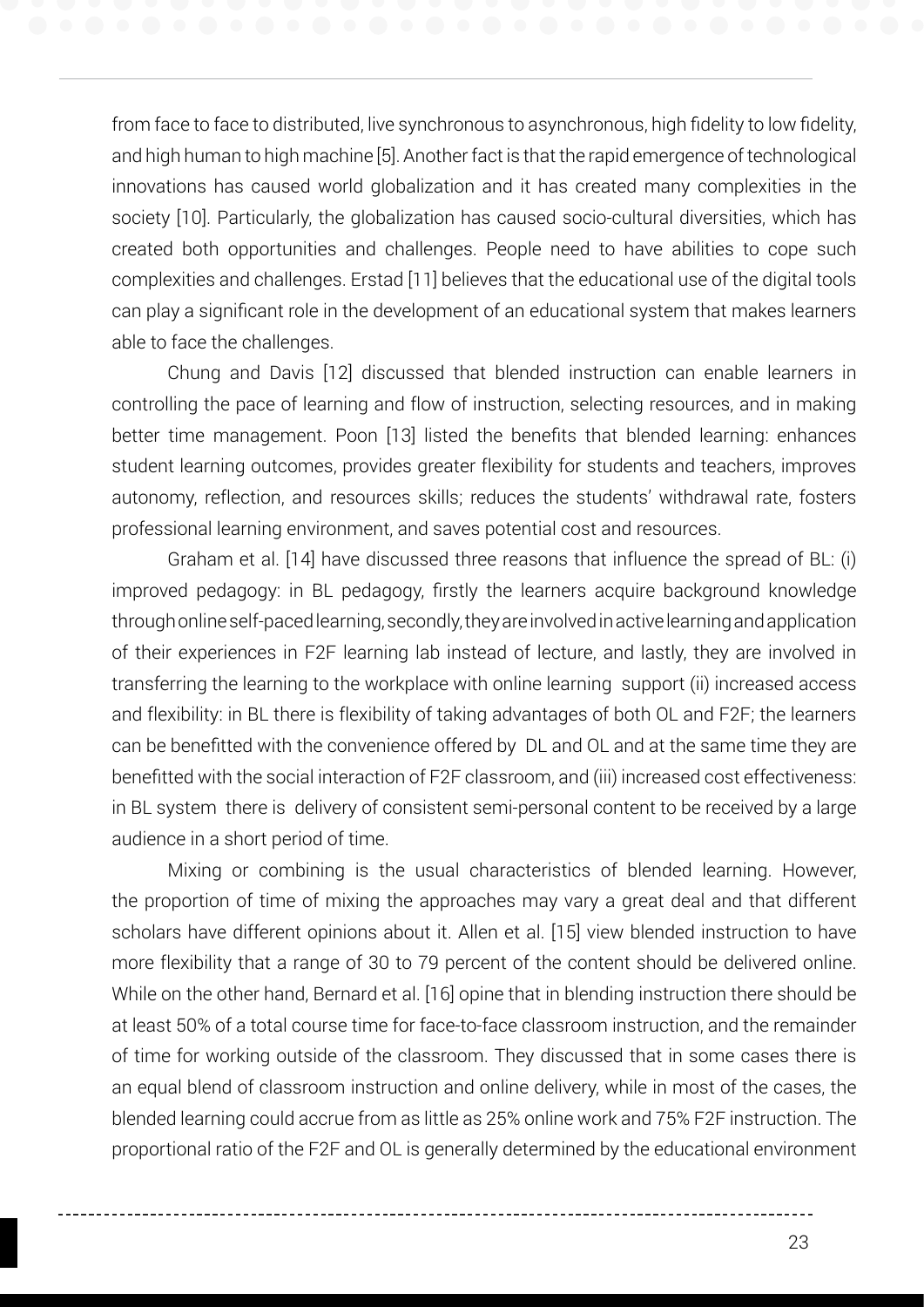or the teaching-learning context of the learners. According to Hockly [9], "There is no one right blend because BL can take place in a wide range of contexts" (p.99). Whittaker (2013, as cited in Hockly [9]) has suggested consideration of a four-step approach in designing the BL course: (i) teaching-learning context, (ii) lead mode and timetabling, (iii) teachers' and learners' role, and the interaction pattern, and (iv) feedback and evaluation.

There is a significant role of the integration of the technological and pedagogical tools in blended learning. Some of the important pedagogical tools used in BL as mentioned in Keengwe and Kang [1] are cooperative learning, constructive theory, interaction, problembased learning, and experiential learning. Similarly, the technological tools such as CD-ROM, Blackboard, web-based site, wiki, online lecture, online discussion, and chat are more commonly used in BM. The technological tools contribute a lot in BM, they can: (i) provide spaces for learning to integrate into learning communities, (ii) integrate the creative ideas of the learners into practical skills, and (iii) help the learners for the classroom integration of their technological skills [1].

Wai and Seng [17] in a case study investigated the students' perception and the effectiveness of BL tools used in the teaching and learning process. They found that the students were satisfied with BL and that the tools enhanced the students' learning outcomes and learning experiences. BM allowed the learners more freedom to choose their learning environment. Frantz et al. [18] carried out an action-based research in order to highlight the challenges and identify the opportunities encountered by an evidence-based practice (EBP) postgraduate class who used blended modality of learning. They got into the conclusion that though blended modality was proved to be appropriate in higher education institutions, it had both opportunities and challenges. In blended modality, there was easy interaction between the instructors and the learners, and it reduced instructor dependence. BM made the learners more responsible for their work and that the timely feedback involving problem solving improved communication skills between and among the students. The main challenges of BM in their study were that the Internet connection was not reliable because of which some students were unable to access Blog that was used to function as media and that some resources uploaded were inaccessible. They concluded that if the challenges could be addressed, BL could be effective in building students' engagement and relieving of overcrowded classroom in higher education.

The review of literature has given an insight that BM can be of different forms and can have different combinations. It is spreading out with improved pedagogy and technology to create learning communities and learning spaces. If some attempts are made to address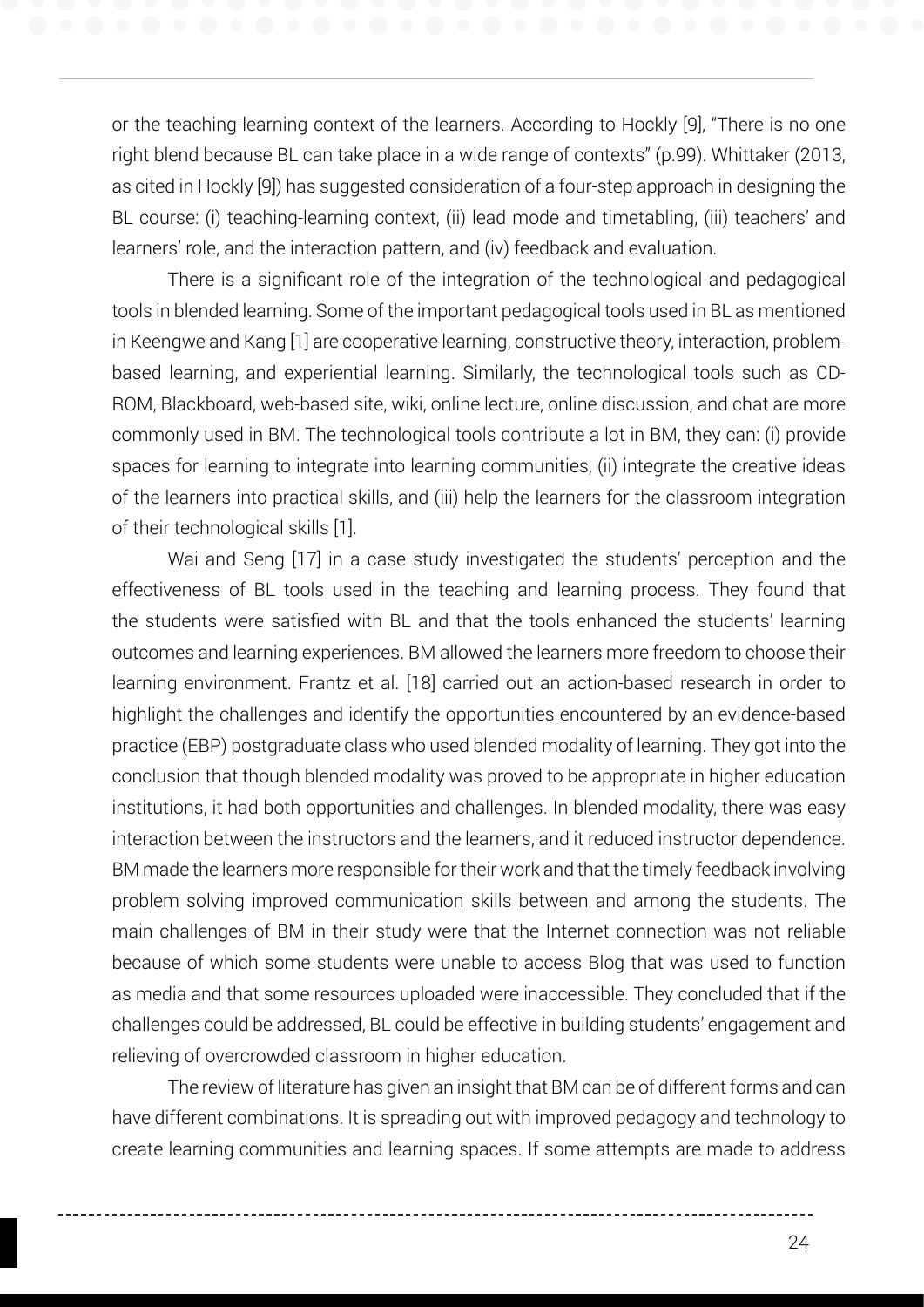the challenges, it can provide several benefits.

### 3. Theoretical Framework

The theoretical framework guiding this study is the theory of social constructivism. According to social constructivist approach, learning is a social and active process [19], and the concepts of learning such as self-governed learning, problem-based learning, and collaboration process are derived from a social constructivist approach [20]. Social constructivism emphasizes the construction of knowledge by means of student-centred collaborative learning approach. Within the framework of social constructivist pedagogy, learners are provided with an environment in which they are directed at solving problems through self-controlled learning platforms.

The adoption of technology in social constructivism is a process that involves the social groups in learning and innovations. The constructivists view technology implementation as 'an enacted, dynamic, changeable and situated process'. They view 'people as active enablers of technology implementation, and therefore, as individuals, who may use the same technology differently, which can result in a range of implementation outcomes' [21](p. 42). The social software tools such as blog, wiki, video conferences, file sharing, discussion forum can support a social constructivist approach to e-learning by providing the learners with personal tools and engaging them in different kinds of social networks [20](p.1). To Daslgaard [20], self-governed and problem-based activities which develop on the basis of learners' own problem solving are considered to be the focal point of a learning process. And for such development, it needs an open-ended learning environment, the constructivists' learning environment, which provides the learners with multiple possibilities for various activities [22, 23]. In social constructivist learning environment, the learners are surrounded by the tools and resources that provide opportunities for learning, interaction and collaboration, where the learners' activities are initiated by several problem-based tasks. In BM, the learners have an environment to utilize such tools and resources; and make highly qualitative interaction between the teacher and students and that help enhance their knowledge construction.

## 4. Data and Models

Ī

The participants in this study were 32 students of master's degree in English education at Dhankuta multiple campus, Dhankuta, Nepal. The students were from the second year and were involved in the blended modality of the teaching and learning process. Most of them were part-time students mainly due to different reasons such as campuses/colleges located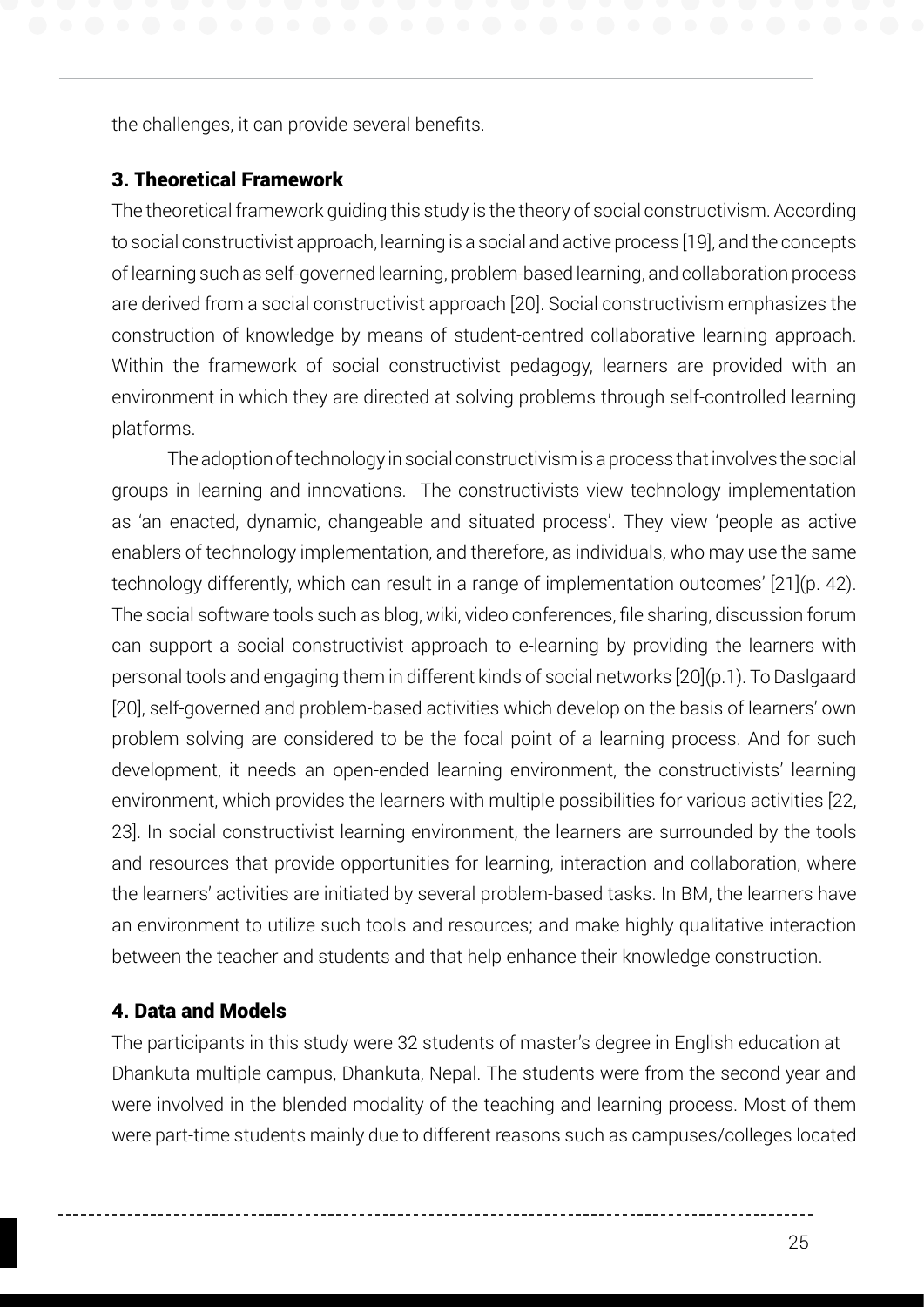in far distance from their home, family and job responsibilities, and business. In the process of sampling, a list of the students who were involved in blended modality was made, and the random sampling method was used in the selection of the participants for more objectivity in the study. Random sampling method is relatively more bias-freer and is useful to improve the degree of generalization [24]. It is also that probability/random sampling enables the researchers to ensure that the sample has the same composition and characteristics of the universe [25].

The data collected for the study was related to the students' experience of blended learning. As a tool of data collection, a survey-based questionnaire was developed with two close-ended questions, and three five-point Likert type questions; and was distributed to the students. Altogether 28 students' responses were received (16 male, and 12 female), and they were named participant 1 to 28 as participant 1, participant 2, participant 3, and so on for data analysis purposes. The data collected through the Likert type and closedended questions were analyzed and interpreted in terms of average and the percentage using descriptive statistics. In addition to the survey-based questionnaire, semi-structured interviews as the research tools were conducted with randomly selected three students to understand their in-depth experiences of BM. The responses to the interview questions were coded, segmented, and categorized into themes adopting a category construction approach [26]; and were analyzed and interpreted using qualitative content analysis methods [27].

## 5. Results and Discussion

The results of the facts and information collected have been shown below in the charts and tables. The figures in decimal have been rounded to their whole numbers. The results of the data have been analyzed, discussed, and interpreted in the following paragraphs.

## 5.1. Students' Perception towards Blended Learning

The results of the data analysis show that blending learning was a relatively more appropriate modality of learning for the students. Among F2F, BL, DL, and OL; 57% of the students preferred BL. The results in Fig.1 illustrate that 32% of the students had their preference to F2F. Only 7% and 4% of the students chose OL and DL respectively. Similarly, the results indicate that the maximum number of the students were generally satisfied with BM. As Fig. 2 shows 71% of the students were generally satisfied, and 18% were very satisfied with the modality of blended learning.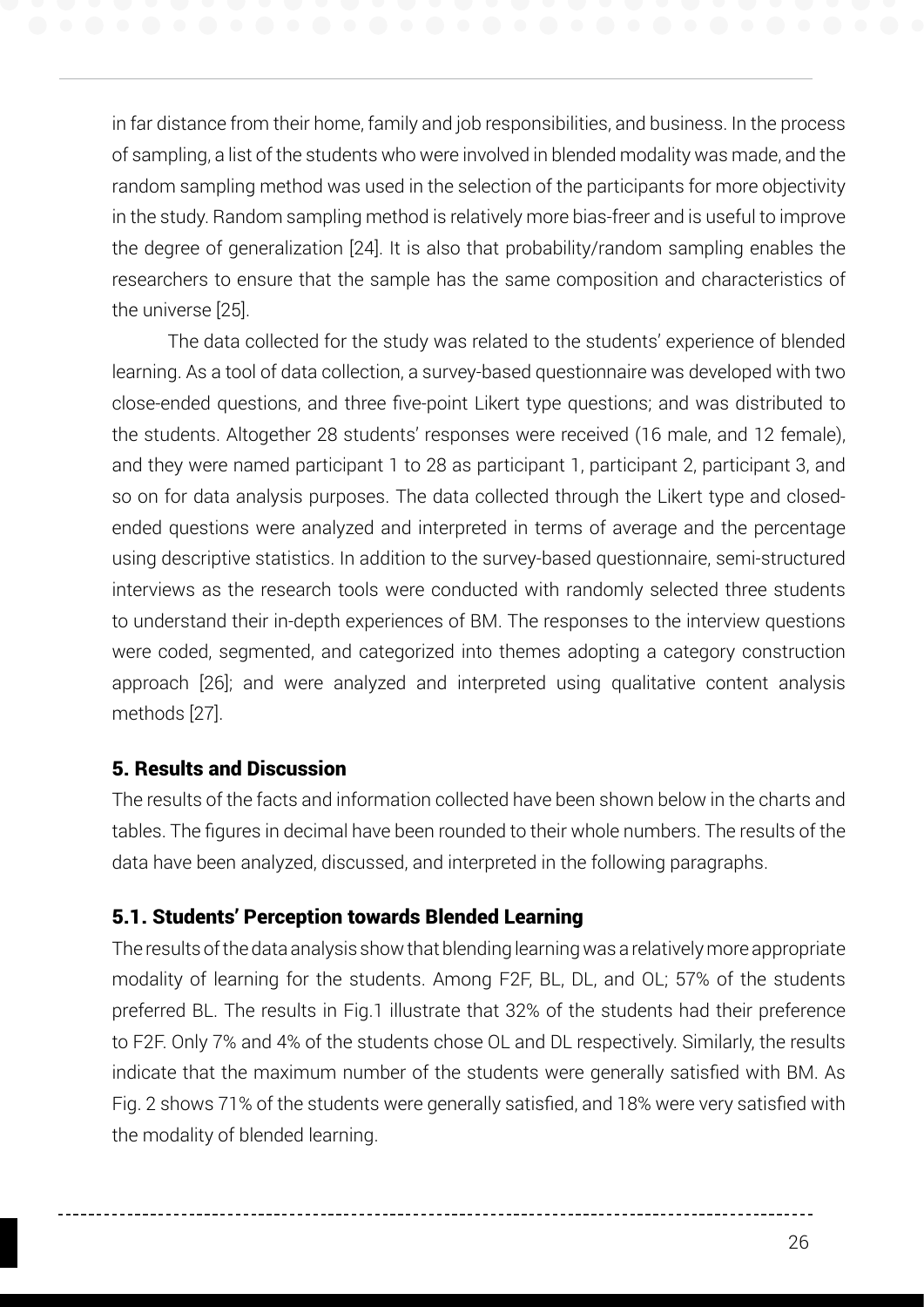

**Fig.1:** Students' preference of learning modality

The results indicate that the students showed positive attitudes towards blended learning modality. BL was the first choice of the majority of the students. They perceived BM as a useful and appropriate approach to their learning due to its modality of flexibility and combinatorial features. The results were consistent with the study carried out by Wai and Seng [17] that most of the students had their satisfaction with the learning process of blended modality as it could combine the features of both F2F and OL. Most of the students shared their satisfaction that they could take advantages of both F2F interaction with their teacher



**Fig.2:** Level of students' satisfaction with BM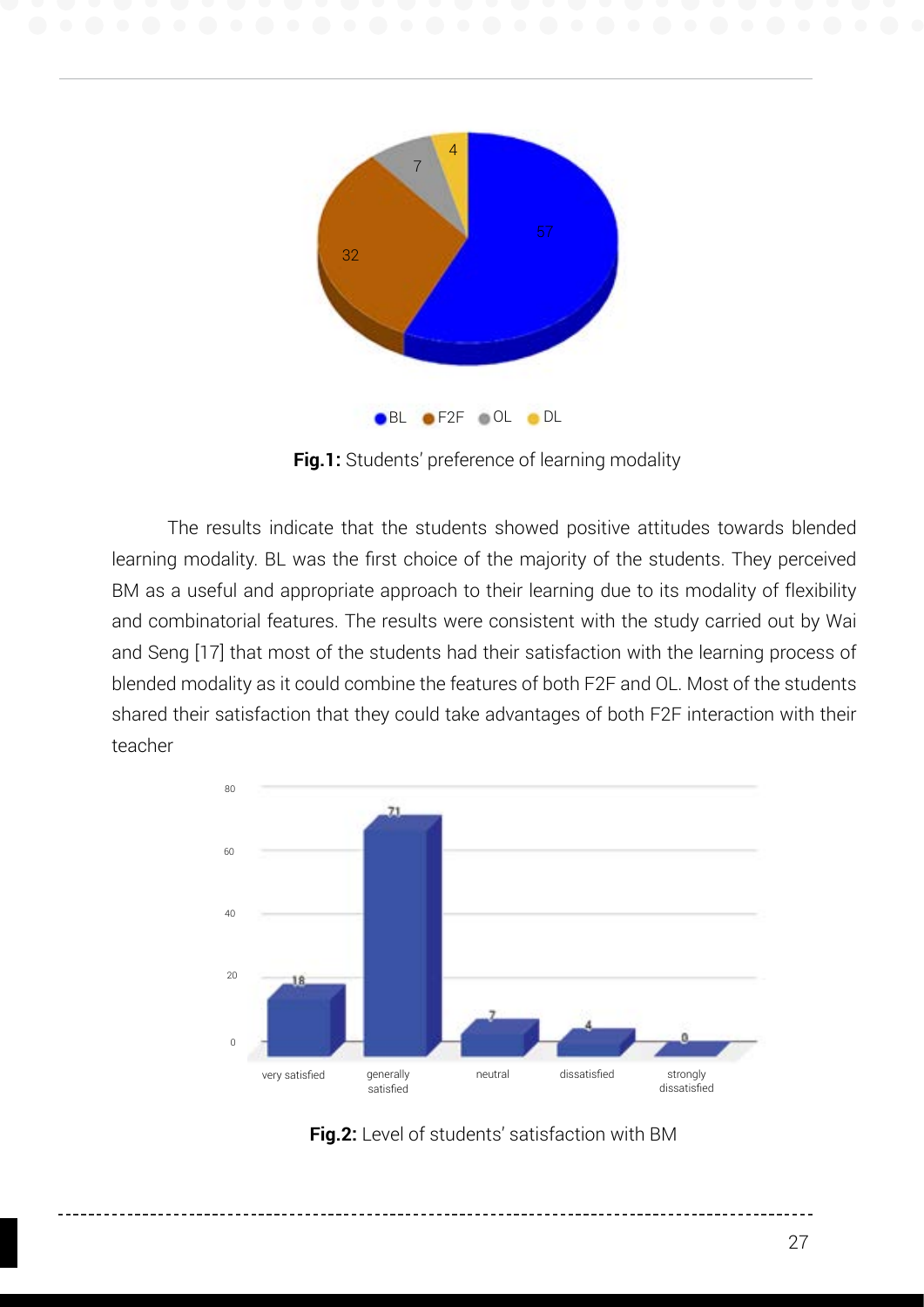and new educational tools. As Dalsgaard [20] viewed, BM could include different technological tools that help create social constructivist learning environment in which the students could be engaged in learning.

## 5.2 Reasons for Choosing Blended Modality

The study has made an attempt to find out the reasons for choosing the blended modality in their learning process. The results indicate that the main reason of choosing BM was that the students needed to take the responsibility of their family and/or job by helping the family being involved in the household work or working in their jobs. As the data shows, 79% of the students had strong agreement that they chose BM due to their responsibility of their family and/or job. Similarly, 64% of the students had strong agreement that the availability of resources was the main attraction of BL model that contributed to increasing the amount of exposure to the contents. In the same way, altogether 46% of the students strongly agreed that they chose BL because of quality of interaction, and 25% of the students had strong agreement that the quality of feedback they received attracted them towards BM. Fig. 3 illustrates it.

The students shared their experiences in the interview that BM was practically useful to proceed their study. Many of the participants opined that they needed to take their family and job responsibilities, and they were not fully free to proceed their study; and BM was most appropriate to give the right solution. Some of the most impressive responses to the question related to the reason behind choosing BM were:

"I need to take some responsibilities for my family together with my study. I want both of these go ahead together." (participant 3)

"I have got a job with a great difficulty after a tough competition. Due to my job, I am not fully free to invest all my time in my study." (participant 21)

"BM is more convenient to make my own time management. I can do my business and can study as well in my leisure time." (participant 3)



**Fig.3:** Reasons for choosing BM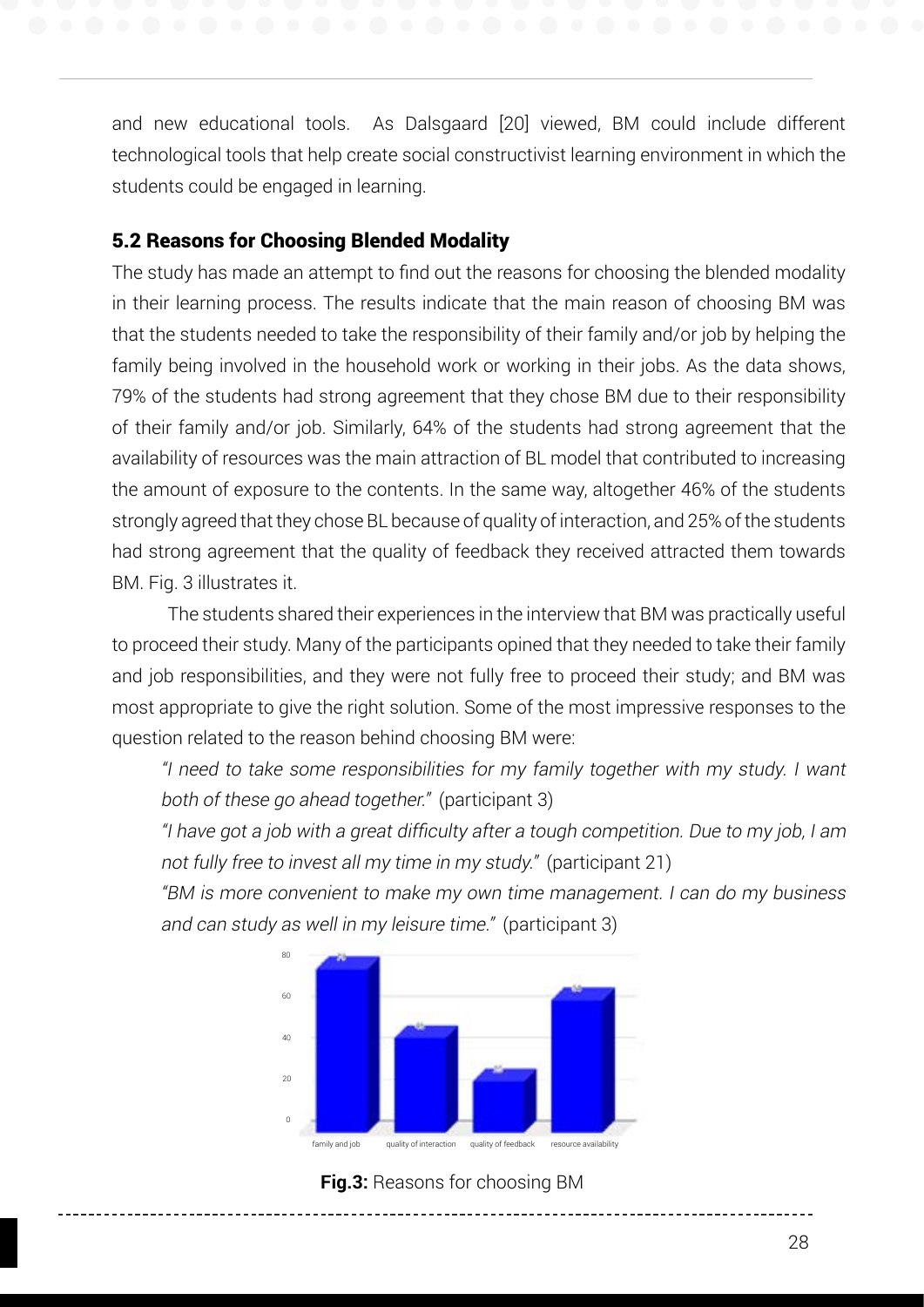It can be interpreted from the responses above that BM was the target modality of the learners, particularly in higher education. The fact was that in addition to their study, most of the learners in higher education needed to take other responsibilities as well. BM could be the best choice in such educational contexts, mainly due to its flexible modality that allowed them to adjust their own appropriate time schedule. The results are very similar to the discussions that Graham et al. [5] made about the reasons that influenced the spread of BL. As Allen et al. [15] viewed, the students could be benefitted with both F2F interaction with their teacher; and printed text materials and online resources in blended modality.

## 5.3 Benefits of Blended Modality

The results of the data show that there were many types benefits of blended modality to the students. Most of the students (89%) had their strong agreement that they could take the advantages of both F2F and OL with BM. Similarly, another important advantage was that BM provided the students with a freedom or flexibility learning-time management in such that the learners could choose learning time and learning places that are appropriate to them (79 % of the students had strong agreement on it). Likewise, 25% showed their strong agreement, and 46% of the students agreed that they found BM beneficial from cost effectiveness point of view as well. The students were able to take the responsibility of their family in addition to their learning in BM. Majority of the students agreed that BM was useful for resources availability and for providing an environment for clarifying their confusions. Table1 shows the benefits of BM for the learners.

As the reply to the open-ended question in the interview 'what are the advantages of BM?', some of the most touching responses of the participants were as follows:

> "I cannot be a regular student at the campus. However, I can take benefits of both F2F and OL; taking part in the interaction, and flexibility of time and space." (participant 3)

> "It is possible for doing F2F discussion with the class teacher. I can be clear in many of my confusions in BM can increase confidence in learning." (participant 7) "BM is more fruitful from the points of view of economy. I can adjust my time for my study, according to my context, while at the same time, I can help my family member" (participant 18)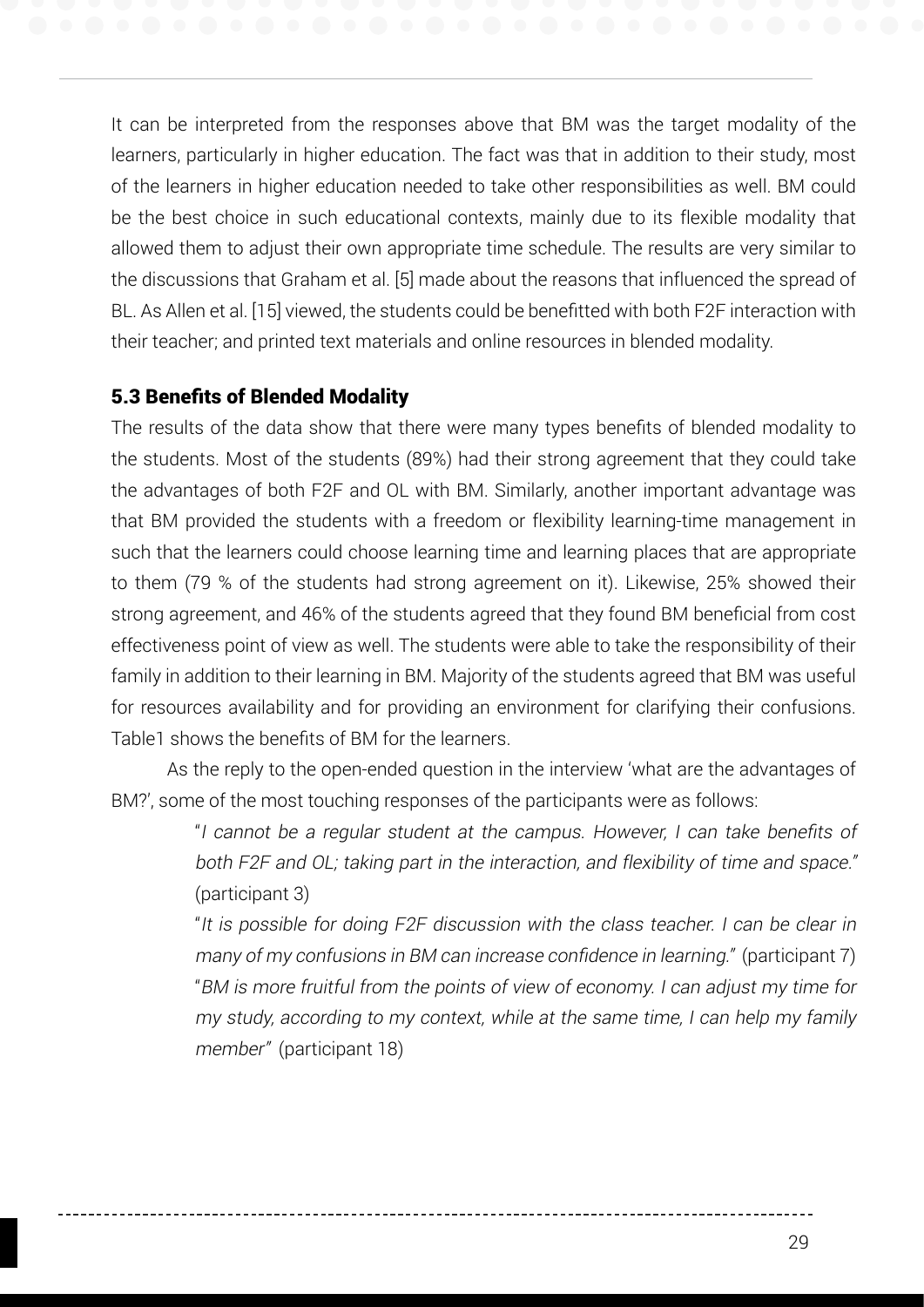| S.N | <b>Benefits of blended</b><br>modality | SA% | A% | $N\%$          | D%             | SD% |
|-----|----------------------------------------|-----|----|----------------|----------------|-----|
| 01  | BM has benefits of both F2F            | 89  | 7  | 4              |                |     |
|     | and OL                                 |     |    |                |                |     |
| 02  | Quality of interaction is              |     | 46 | 39             | 14             |     |
|     | better in BM                           |     |    |                |                |     |
| 03  | Quality of feedback is better          |     | 46 | 39             | 14             |     |
|     | in BM                                  |     |    |                |                |     |
| 04  | BM provides environment                |     | 50 | 39             | 11             |     |
|     | for clarifying                         |     |    |                |                |     |
|     | confusion[Inserted: an]                |     |    |                |                |     |
| 05  | BM provides flexibility of             | 79  | 14 | $\overline{7}$ |                |     |
|     | time and space                         |     |    |                |                |     |
| 06  | BM is more economic that               | 25  | 46 | 25             | 4              |     |
|     | saves potential cost                   |     |    |                |                |     |
| 07  | <b>BM</b> increases                    |     | 54 | 39             | $\overline{7}$ |     |
|     | availability[Inserted: or] of          |     |    |                |                |     |
|     | the resources[Deleted:o]               |     |    |                |                |     |

**Table 1:** Benefits of Blended Modality

SA=strong agreement, A= agreement, N= neither agree nor disagree, D=disagreement SD= strong disagreement

Similar to the discussion made by Poon [13] and Keengwe and Kang [1], the responses above can be interpreted that BM has many advantages, it can give right solutions to many of the problems of the students in higher education. BM helps eliminate the main drawbacks of F2F modality that it requires regular participation of the learners and the weakness of OL that it lacked socialization skills. Likewise, the students can be benefitted with the costeffectiveness and availability of the resource materials. It can combine both technology and pedagogy to provide spaces for learning. As Jonnasen [23] view, BL provides the learners with multiple possibilities to create constructivists' open-ended learning environment.

## 5.2 Reasons for Choosing Blended Modality

There were several challenges in blended modality. Most of the students (71%) reported that Internet connectivity was the main problem that they encountered while learning with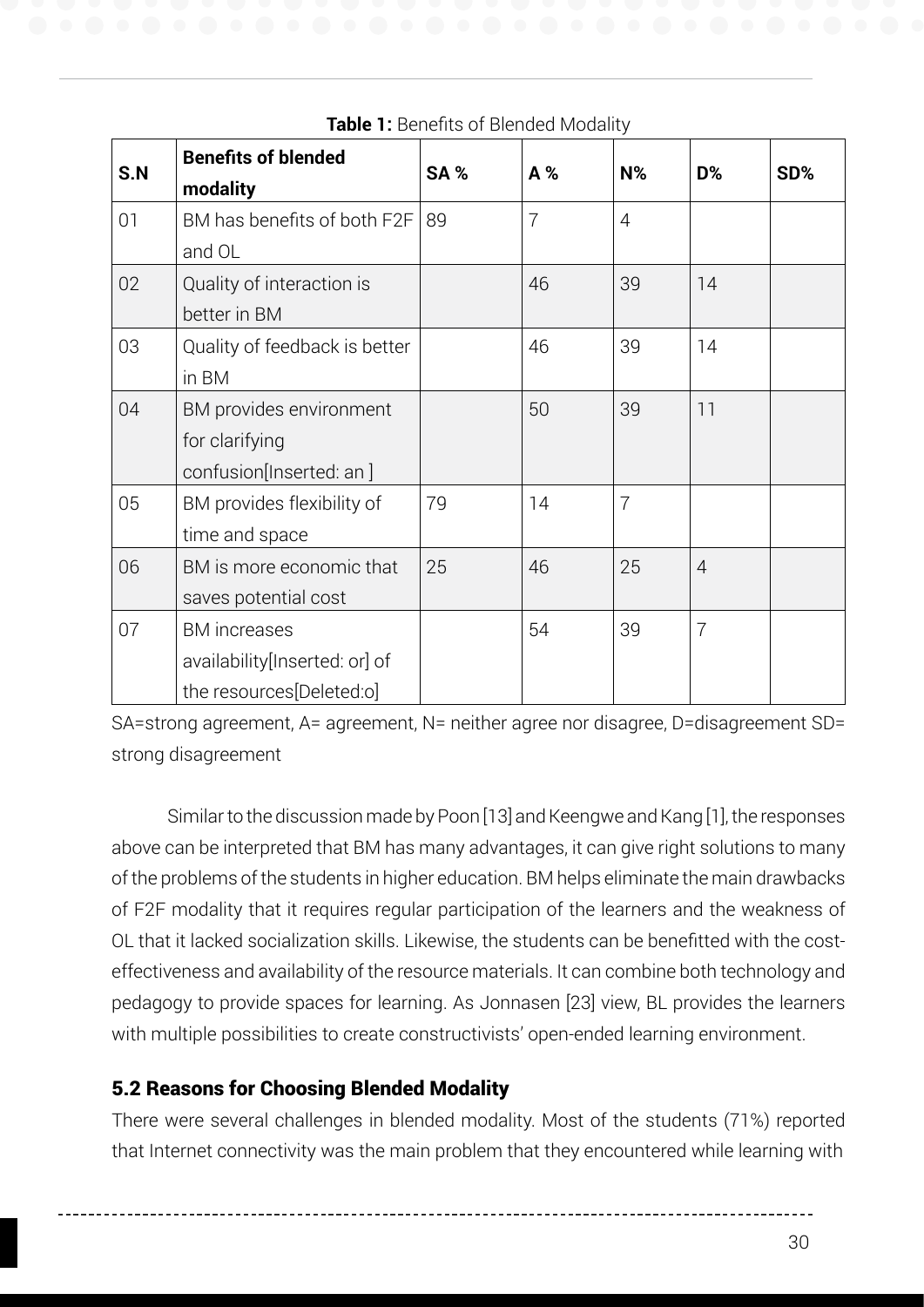BM (see Fig. 4). They could have Internet access in the educational institutions, but most of the students were from village area where there was no Internet access and the facilities could not have been used. They needed to depend on their mobile data most of the time, and it sometimes created problems in downloading the resources, and/or opening the web pages. Another problem was the difficulty in their time management. 64% of the students reported that because they had family and/or job responsibility, they could not manage adequate time for their studies. The problem also occurred there when they needed to participate the F2F session of the course. In total, 43% of the students shared that sometimes problems occurred due to the teacher's skills and experiences. The participants reported that newly appointed teachers were usually more active, but generally, they lacked practical experiences. On the other hand, some of the old teachers did not have adequate skills of new technologies and online teaching. Some 25% of the students viewed that problems could also be created due to the design of the course, and time schedule. Generally, the course design and the time schedule were set by the teacher, and some of the students could not attend the F2F sessions due to their engagement in their jobs and in household work.



**Fig.4:** Problems of blended modality

Fig.4 summarizes the main problems of the students while being involved in blended modality of learning. The results are consistent with the study carried out by Frantz et al. [18] that access to the Internet was the main obstacle for the students. Participant 21 in the interview expressed, "I do not have Internet access at my home and I need to use the mobile phone data package, which takes long time to download some documents while some files cannot be downloaded." Similarly, although there was flexibility of learning time management in BM, the students reported that they were not able to give adequate time to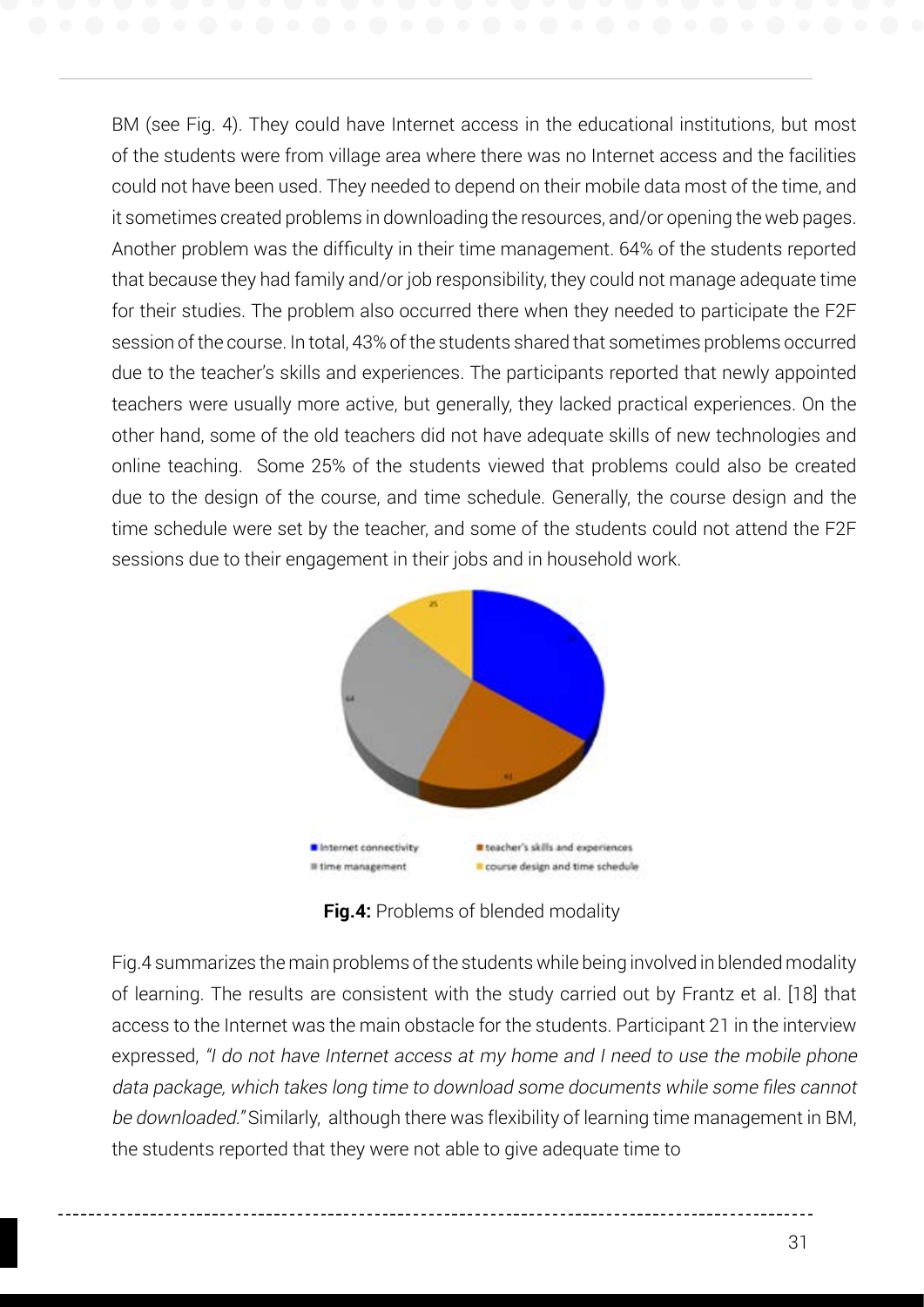their study due to their own busy schedule. Participant 5reported, "My office does not allow me many leaves. I am too tired of my day work to make my study in the evenings. Time management to attend even the F2F classes is not easy for me."

These problems in the paragraphs above generally represent the social contexts or environment of the students in higher education in Nepalese societies. The internet is costly to afford for many of the students due to their economic status and that in many of the rural areas it is inaccessible. Moreover, many of the students are compelled to do their job and take their family responsibility that they have little time for their study.

## 6. Conclusion

Blended learning, a new pedagogical approach, is a combination of F2F and OL modalities. An ideal BM of teaching and learning includes the features of these two modalities with a skillful combination of technology and pedagogy. Therefore, the learners can take advantages of both F2F and OL in blended learning approach.

The process of convergence where the technologies are merged or blended for increasing the power of information and production content is an important cultural development in recent years [28]. Blended learning, an approach to integrating technologies in the educational system, is amalgamating of digital education/learning and traditional face-to-face classroom learning [16]. Therefore, it can address the issues related to both online and face-to-face learners. It can help overcome various limitations that experience in face to face and online learning and adopt the advantages of both types of learning approaches [16]. Blended learning can be used as a solution to many of the learning barriers, and to grapple with many of the problems and difficulties of the learners of the modern societies.

To conclude, BM can successfully address many of the challenges of the learners who have jobs and family responsibilities together with their studies. Some specific advantages are that in BM it is more convenient for the learners to make their own time management for their study, and unlike OL there is an environment for getting clarity of the confusions in synchronous F2F interaction and developing confidence in their learning. However, it is necessary to consider the factors such as the Internet connectivity, teachers' pedagogical skills, and appropriate design of the course for the productive utilization of BL. Due to its specific benefits of making the learners able to take advantages of the main modalities (i.e. F2F and OL) of teaching and learning, and it is spreading out more popularly among the learners.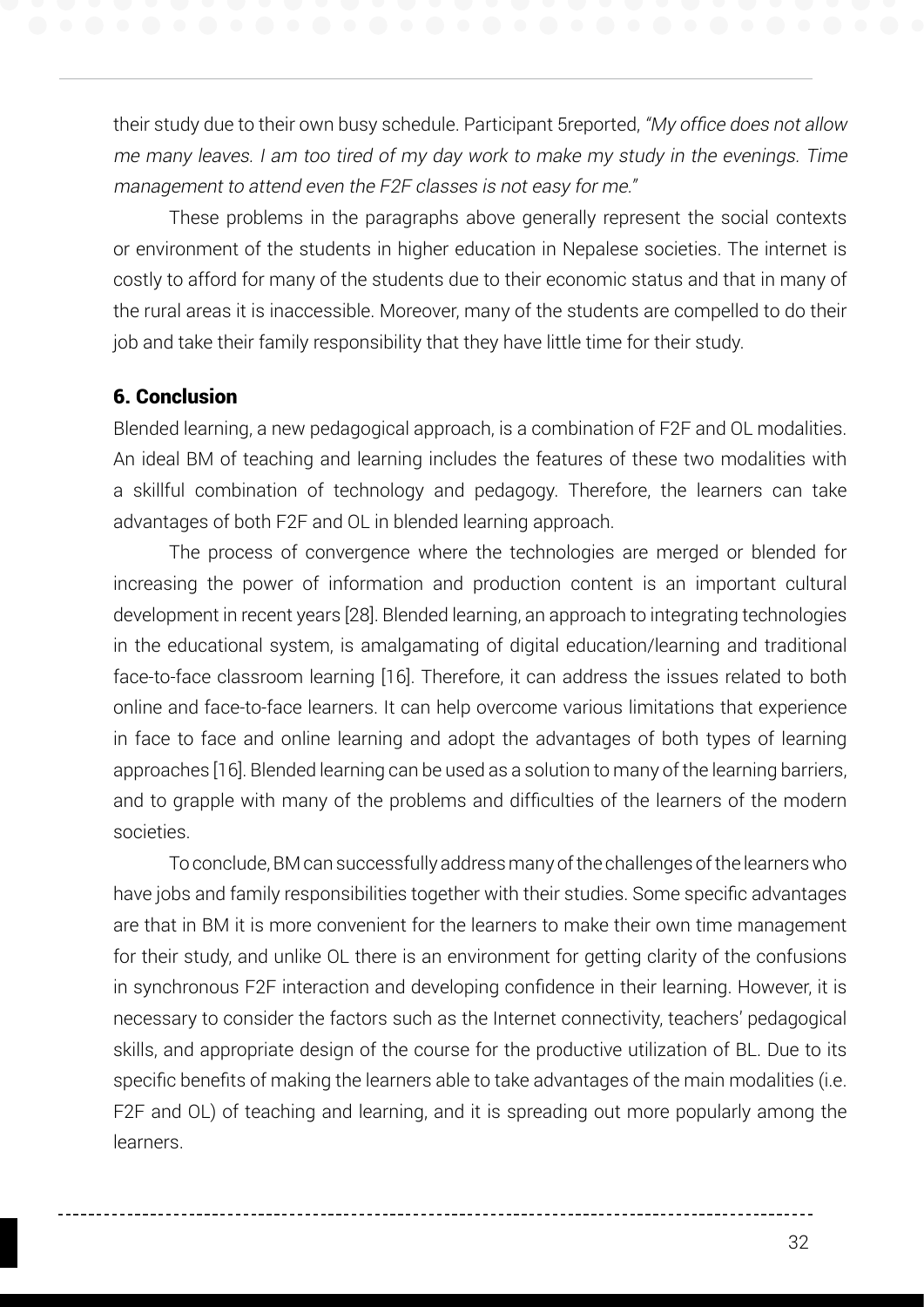## **Reference**

- 1. J. Keengwe & J. J. Kang, "A review of empirical research on blended learning in teacher education programs."Education and Information Technology. 18 (3) pp 479- 493,2013
- 2. A. M. Bliuc, P. Goodyear & R. A. Ellis, Research focus and methodological choices in studies into students' experiences of blended learning in higher education. The Internet and Higher Education, 10(4), pp. 231-244, 2007. doi:10.1016/j. iheduc.2007.08.001
- 3. C. Dziuban, J. Hartman, F. Juge, P. Moskal & S. Sorg, "Blended learning enters the mainstream." In C. J. Bonk & C. R. Graham (Eds.), Handbook of blended learning: Global perspectives, local designs, San Francisco, CA: Pfeiffer, pp. 195-208, 2006.
- 4. H. Kanuka, C. Brooks & N. Saranchuck "Flexible learning and cost-effective mass offerings." Paper presented at the Improving University Teaching (IUT), Vancouver, CA, 2009
- 5. C. R. Graham "Blended learning systems: Definition, current trends, and future directions." In C. J. Bonk, & C. R. Graham (Eds.), The handbook of blended learning: Global perspectives, local designs. Chichester: Wiley (originally Pfeiffer), 2005, pp 1-32.
- 6. P. Sharma, "Key concepts in blended learning."ELT Journal 64(4), pp. 465-458,2010.
- 7. M. Oliver & K. Trigwell, "Can Blended Learning be redeemed?"E-learning 2(1) pp. 17–26, 2005.
- 8. M. Driscoll & S. Carliner, Advanced web-based learning strategies. Blended learning as a curriculum design strategy. New York: ASTD Press, 2005.
- 9. N.Hockly, "Blended learning."ELT Journal, vol 72(1), pp 97-101, 2018.
- 10.E. K. DeMulder, E. N. Oudraogo & S. M. Srtibling, "From vision to action: Fostering peaceful co-existence and the common good in a pluralistic society through teacher education."Peace and Change. 34 (1), pp. 27-48,2009.
- 11.O. Erstad, "Educating the digital generation: Exploring media literacy for the 21st century." Nordic Journal of Digital Literacy, 10 (Special issue), pp. 85-102, 2015. Internet:http://www.idunn.no/ts/dk/2015/Jubileumsnummer/educating\_the\_ digital\_generation\_-\_exploring\_media\_literacy.
- 12. J. Chung & I. K. Davis,. "An instructional theory for learner control: Revisited." In M. R. Simonson (Ed.), Proceedings of the 1995 Annual National Convention of the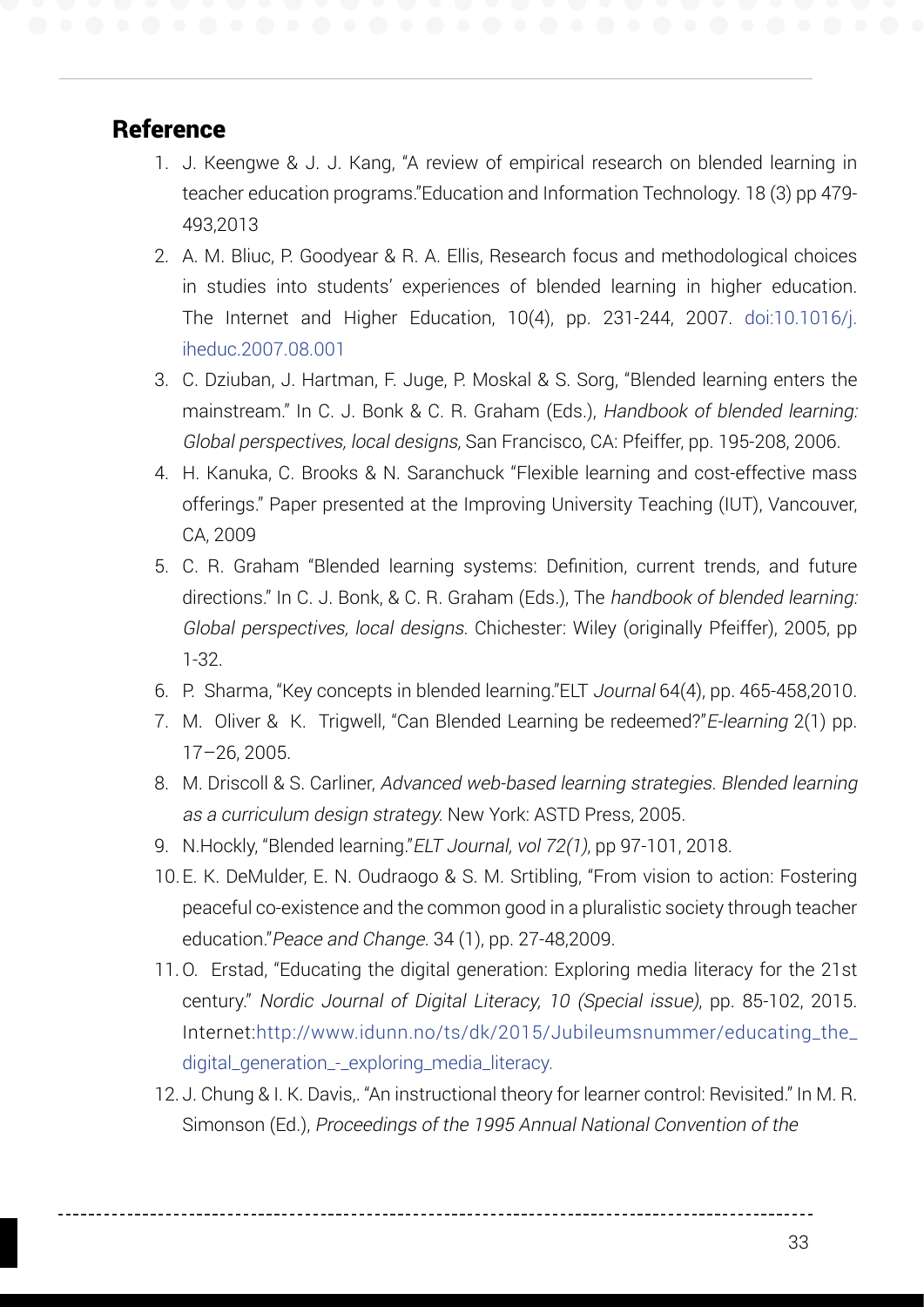Association for Educational Communications and Technology, Anaheim, CA:AACE, pp. 72–86, 1995.

- 13. J. Poon, "Blended learning: An institutional approach for enhancing students' learning experiences."MERLOT Journal of Online Learning and Teaching 9 (2), pp 271-289, 2013.
- 14.C. R. Graham, S. Allen & D. Ure, "Benefits and challenges of blended learning environments." In M. Khosrow-Pour (Ed.), Encyclopedia of information science and technology, Hershey, PA: Idea Group, pp. 253–259, 2005.
- 15. I. E. Allen, J. Seaman & R. Garrett,"Blending in: The extent and promise of blended education in the United States." Sloan Consortium: USA, 2007, Internet:http:// sloanconsortium.org/publications/survey/pdf/Blending\_In.pdf.[June 14, 2017]
- 16.R. M. Bernard, E. Borokhoski, R. F. Schmid, R. M. Tamim & P. Abrami"A meta-analysis of blended learning and technology use in higher education: From the generation to the applied."Journal of Computing in Higher Education 26 (1), pp. 87-122,2014.
- 17.C. C Wai & E. L. K. Seng, "Exploring the effectiveness and efficiency of blended learning tools in a school of business." Procedia - Social and Behavioral Sciences 123, pp. 470 – 476, 2014. doi: 10.1016/j.sbspro.2014.01.1446.
- 18. M Frantz, S. Himalowa, W. Karuguti, A. Kumurenzi, D. Mulenga & M. Sakala"Challenges and opportunities related to postgraduate evidence-based practice module using blended learning." African Journal of Health Professions Education. Vol 3 (1) pp 15-18, 2011.
- 19. L.S. Vygotsky. Mind in Society. USA: Harvard University Press, 1978, pp. 79-84.
- 20.C. Dalsgaard, "Social software: E-learning beyond learning management systems."European Journal of Open Distance and E-Learning, 2006. Internet: http://www.eurodl.org/[March 10, 2018].
- 21. T.V. Bondarouk, "Action-oriented group learning in the implementation of information technologies: results from three case studies."European Journal of Information System.15, pp. 42–53, 2006. Internet:http://www.eurodl.org/? article=228, [March 10, 2018].
- 22. S.M Land & M.J. Hannafin "A Conceptual Framework for the Development of Theoriesin-Action with Open-Ended Learning Environments."Educational Technology Research and Development, volume 44 (3), pp. 37-53, 1996.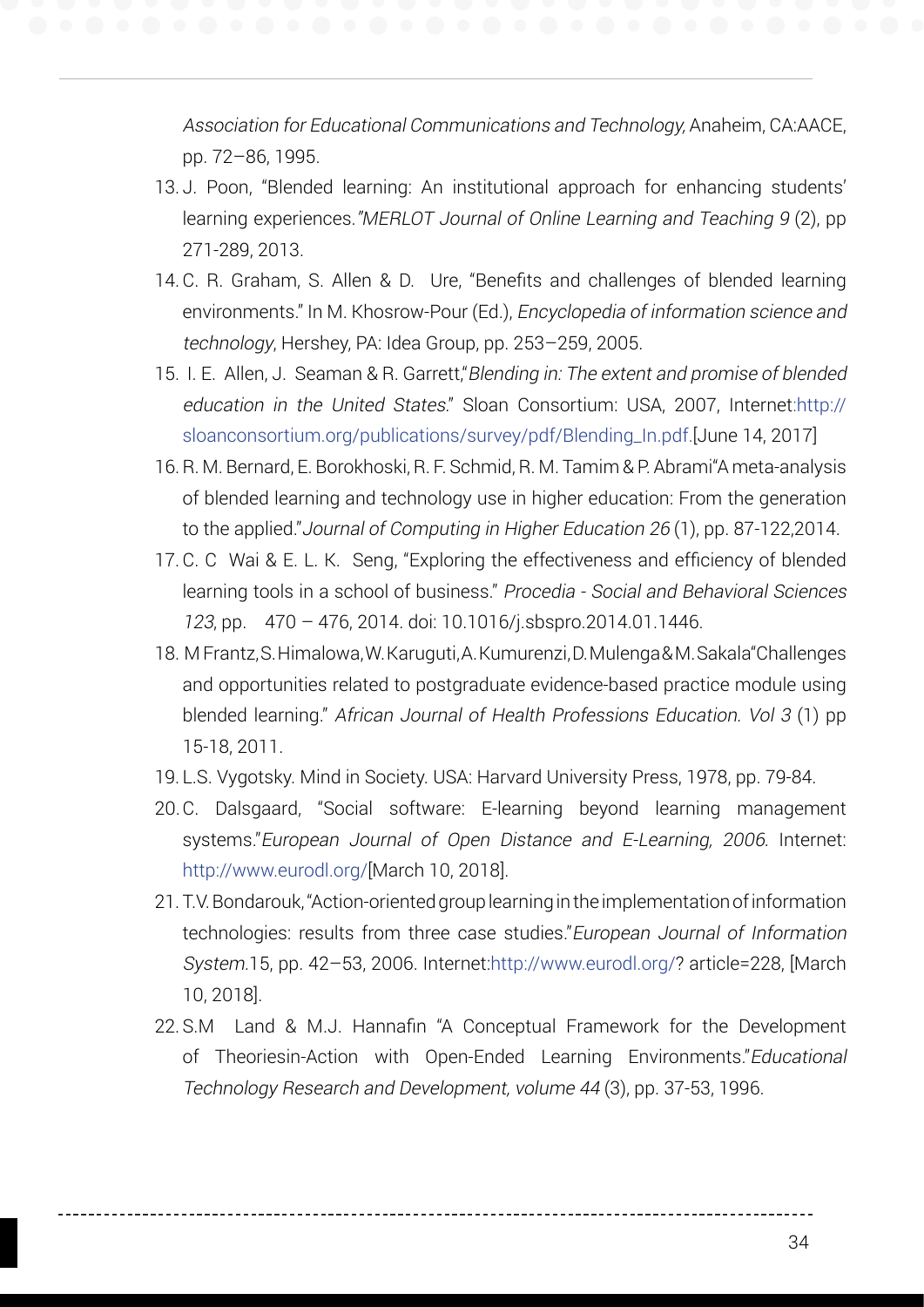- 23.D. Jonassen, "Designing Constructivist Learning Environments." In C.M. Reigeluth (ed.), Instructional-Design Theories and Models: A New Paradigm of Instructional Theory. Vol II, Lawrence Erlbaum,pp. 115-140, 1999.
	- 24. L. Cohen, L. Manion & K. Morrison, Research methods in education. London: Routledge,2007, pp. 100-118.
	- 25.C. R. Kothari, Research methodology: Methods and techniques. New Delhi: International P Ltd publishers, 2004, pp. 55-68.
	- 26. R. Bogdan & S. K. Biklen, *Qualitative research for education* ( $2<sup>nd</sup> Ed$ .). Needham Heights, MA: Allyn and Bacon, 1992, pp. 159-197.
	- 27. M. Q. Patton, Qualitative research and evaluation methods. London: Sage, 2002, pp. 452-471.
	- 28. H. Jenkins, Convergence culture, where old and new media collide. New York: New York University Press, 2006, pp. 1-24.

# Appendix

# **Ouestionnaire**

# [A] Survey-based questions

## 1. Perception of BM

(a) Which type of modality do you prefer? Please tick () in the best answer.

(i)Face-to-face (F2F) (ii) Blended modality (BM) (iii) Online learning (OL) (iv) Distance learning (DL)

(b) In general, how satisfied are you with BM? Please tick () in the best answer.

(i) Very satisfied (ii) generally satisfied (iii) Neither satisfied nor dissatisfied (iv) Dissatisfied (v) strongly dissatisfied

(c) What are the reasons that made you to be involved in BM? Tick()in the box after the statements

| S. N. | <b>Reasons for choosing BM</b> | <b>SA</b> |  | <b>SD</b> |
|-------|--------------------------------|-----------|--|-----------|
|       | Family and job responsibility  |           |  |           |
| 02    | Quality of interaction of BM   |           |  |           |
| 03    | Quality of feedback in BM      |           |  |           |
| 04    | Resource availability          |           |  |           |

SA=strong agreement, A= agreement, N= neither agree nor disagree, D=disagreement SD= strong disagreement